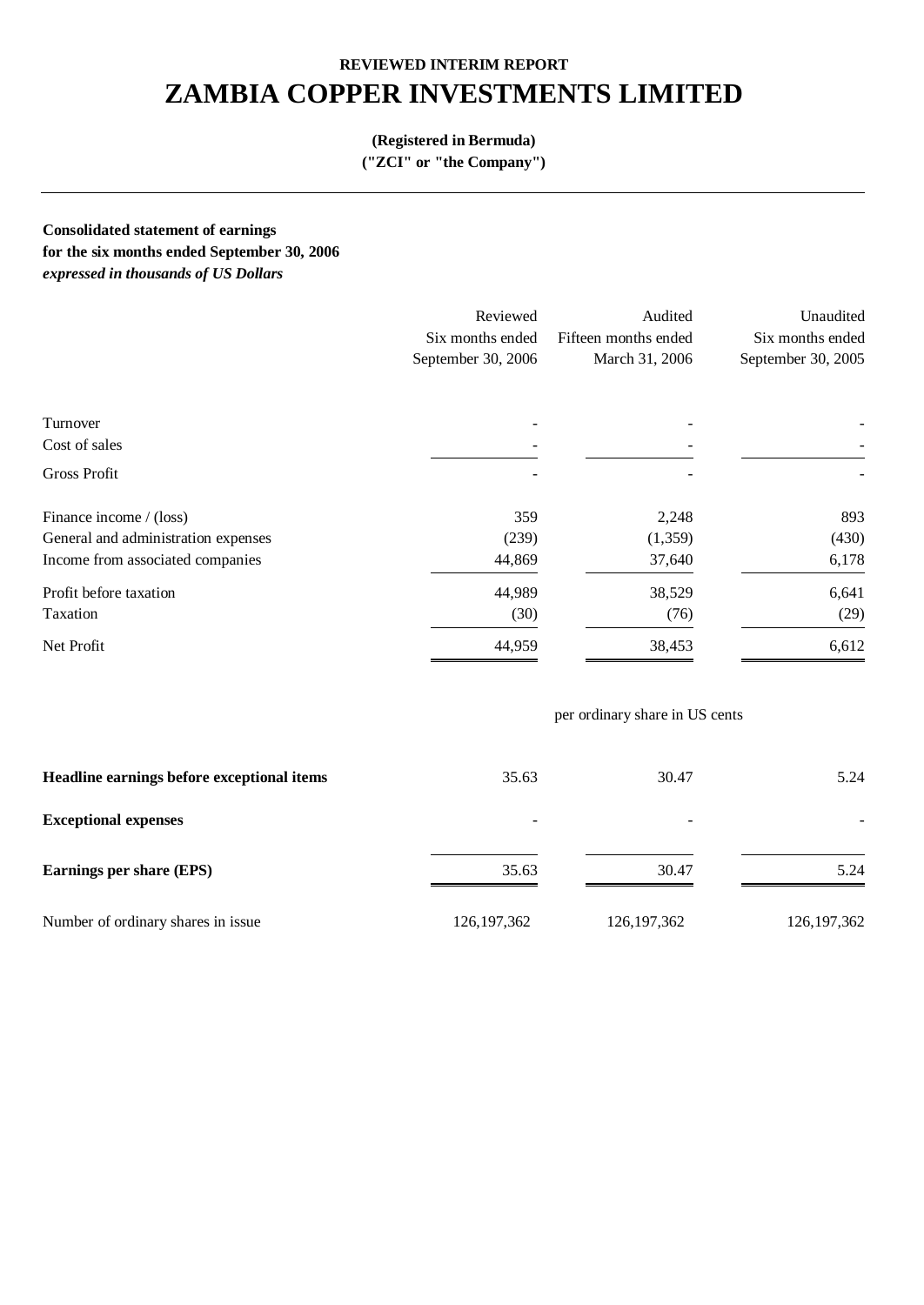## **Consolidated statement of financial position**

**as at September 30, 2006** 

*expressed in thousands of US Dollars* 

|                                                   | Reviewed           | Audited        |  |
|---------------------------------------------------|--------------------|----------------|--|
|                                                   | September 30, 2006 | March 31, 2006 |  |
| <b>Non-current assets</b>                         |                    |                |  |
| Long term accounts receivable                     | 9,797              | 9,477          |  |
| Investment in associated companies                | 134,359            | 84,502         |  |
|                                                   | 144,156            | 93,979         |  |
| <b>Current assets</b>                             |                    |                |  |
| Available for sale investment                     | 4,799              | 2,842          |  |
| Accounts receivable                               | 5,245              | 5,296          |  |
| Cash and cash equivalents                         | 1,713              | 4,066          |  |
|                                                   | 11,757             | 12,204         |  |
| <b>Current liabilities</b>                        |                    |                |  |
| Accounts payable and accrued liabilities          | (86)               | (260)          |  |
|                                                   | (86)               | (260)          |  |
| <b>Net current assets</b>                         | 11,671             | 11,944         |  |
| <b>Total assets less current liabilities</b>      | 155,827            | 105,923        |  |
| <b>Net assets</b>                                 | 155,827            | 105,923        |  |
|                                                   |                    |                |  |
| <b>Capital and reserves</b>                       |                    |                |  |
| Capital<br>Revaluation reserve                    | 334,547<br>(1)     | 334,547<br>42  |  |
| Deficit on hedging reserve                        | (9, 432)           | (14, 420)      |  |
| Accumulated deficit                               | (169, 287)         | (214, 246)     |  |
|                                                   | 155,827            | 105,923        |  |
|                                                   |                    |                |  |
| Number of ordinary shares in issue                | 126, 197, 362      | 126, 197, 362  |  |
| Net asset value (per ordinary share) in USD cents | 123.48             | 83.93          |  |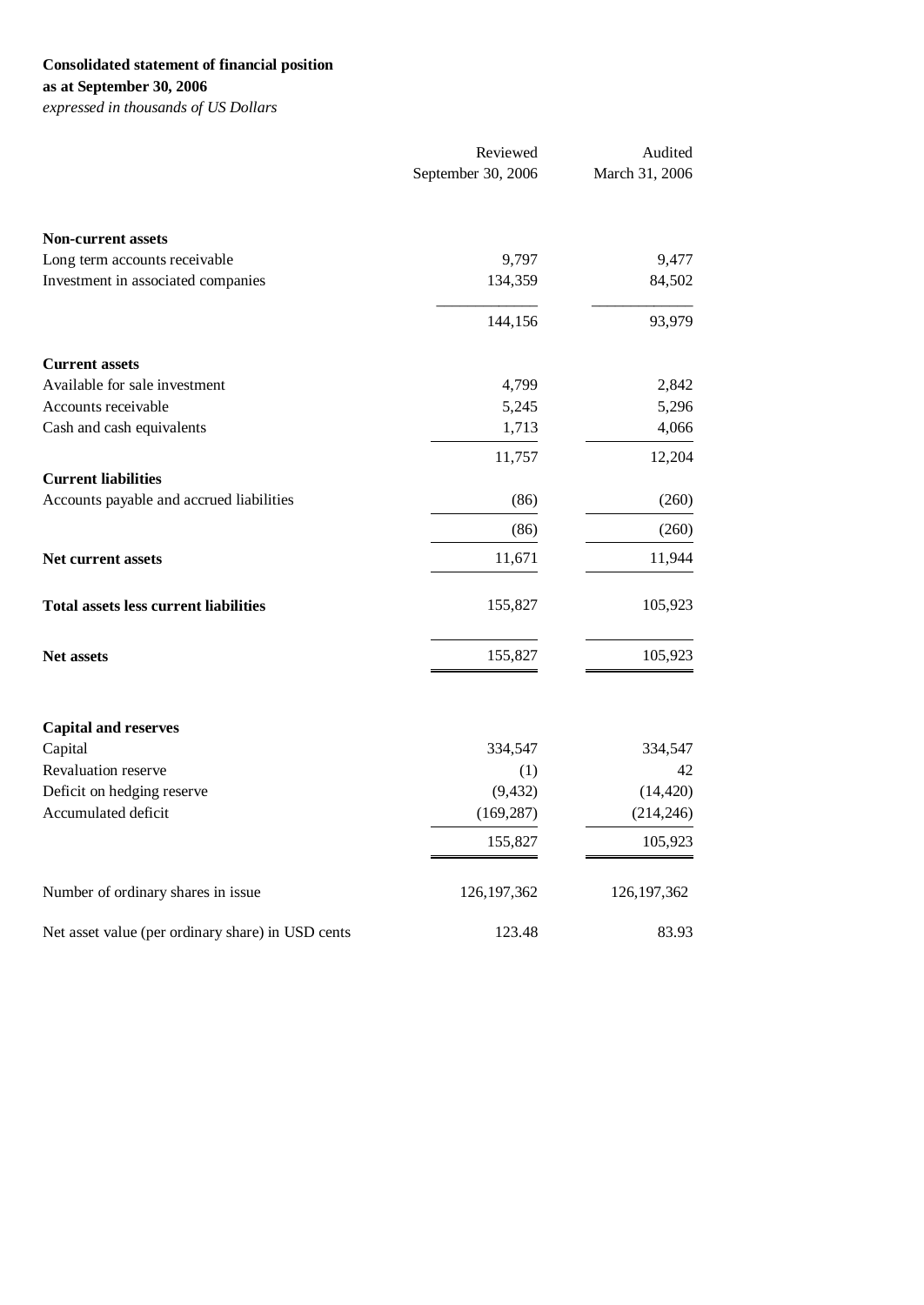## **Consolidated statement of changes to equity for the six months ended September 30, 2006**

*expressed in thousands of US Dollars* 

|                                              | Share<br>capital | Contributed<br>surplus | Accumulated Revaluation<br>deficit | reserve | Hedging<br>reserves | Total     |
|----------------------------------------------|------------------|------------------------|------------------------------------|---------|---------------------|-----------|
| <b>Balance at March 31,2005</b>              | 30,299           | 304,248                | (247,216)                          |         |                     | 87,331    |
| Profit for the period                        |                  |                        | 6,612                              |         |                     | 6,612     |
| <b>Balance at September 30, 2005</b>         | 30,299           | 304,248                | (240, 604)                         |         |                     | 93,943    |
| Revaluation on available for sale investment |                  |                        |                                    | 42      |                     | 42        |
| Hedging reserve of associated company        |                  |                        |                                    |         | (14, 420)           | (14, 420) |
| Profit for the period                        |                  |                        | 26,358                             |         |                     | 26,358    |
| <b>Balance at March 31, 2006</b>             | 30,299           | 304,248                | (214, 246)                         | 42      | (14, 420)           | 105,923   |
| Revaluation on available for sale investment |                  |                        |                                    | (43)    |                     | (43)      |
| Hedging reserve of associated company        |                  |                        |                                    |         | 4,988               | 4,988     |
| Profit for the period                        |                  |                        | 44,959                             |         |                     | 44,959    |
| <b>Balance at September 30, 2006</b>         | 30,299           | 304,248                | (169, 287)                         | (1)     | (9, 432)            | 155,827   |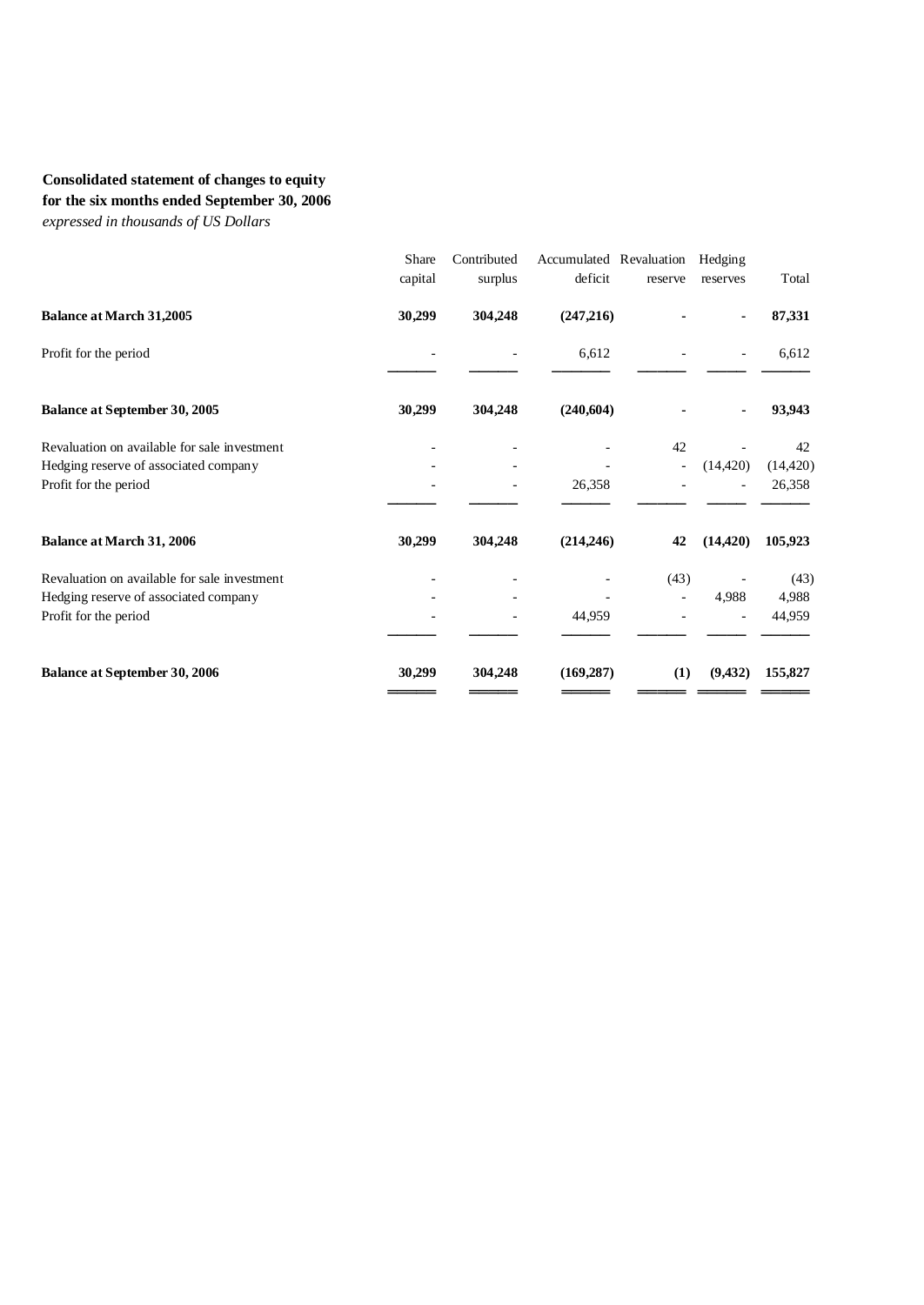## **Consolidated statement of cash flow for the six months ended September 30, 2006**  *expressed in thousands of US Dollars*

|                                                               | Reviewed           | Audited              | Unaudited         |  |
|---------------------------------------------------------------|--------------------|----------------------|-------------------|--|
|                                                               | Six months ended   | Fifteen months ended | Six months ended  |  |
|                                                               | September 30, 2006 | March 31, 2006       | September 30,2005 |  |
| Cash flow from operating activities                           |                    |                      |                   |  |
| Cash received from customers                                  |                    |                      |                   |  |
| Cash paid to suppliers and employees                          | (400)              | (1,480)              | (375)             |  |
| Cash utilized by operations                                   | (400)              | (1,480)              | (375)             |  |
| Interest received                                             | 77                 | 96                   | 11                |  |
| Interest paid                                                 |                    |                      |                   |  |
| Income tax paid                                               | (30)               | (30)                 | (29)              |  |
| Net cash utilized by operating activities                     | (353)              | (1, 474)             | (393)             |  |
| <b>Cash flow from investing activities</b>                    |                    |                      |                   |  |
| Purchase of available for sale investments                    | (2,000)            | (2,800)              |                   |  |
| Proceeds from partial disposal of investment in<br>subsidiary |                    | 5,220                |                   |  |
| Purchase of tangible fixed assets                             |                    |                      |                   |  |
| Cash absorbed by investing activities                         | (2,000)            | (2, 420)             |                   |  |
| <b>Cash flow from financing activities</b>                    |                    |                      |                   |  |
| Lease financing paid                                          |                    |                      |                   |  |
| Cash absorbed by financing activities                         |                    |                      |                   |  |
| Net (decrease) / increase in cash                             | (2, 353)           | 946                  | (393)             |  |
| Net cash at the beginning of the period                       | 4,066              | 3,120                | 2,777             |  |
| Net cash at the end of the period                             | 1,713              | 4,066                | 2,384             |  |
|                                                               |                    |                      |                   |  |
| Cash deposits and cash at bank                                | 1,713              | 4,066                | 2,384             |  |
| Short term loans and bank overdraft - unsecured               |                    |                      |                   |  |
| Net cash at the end of the period                             | 1,713              | 4,066                | 2,384             |  |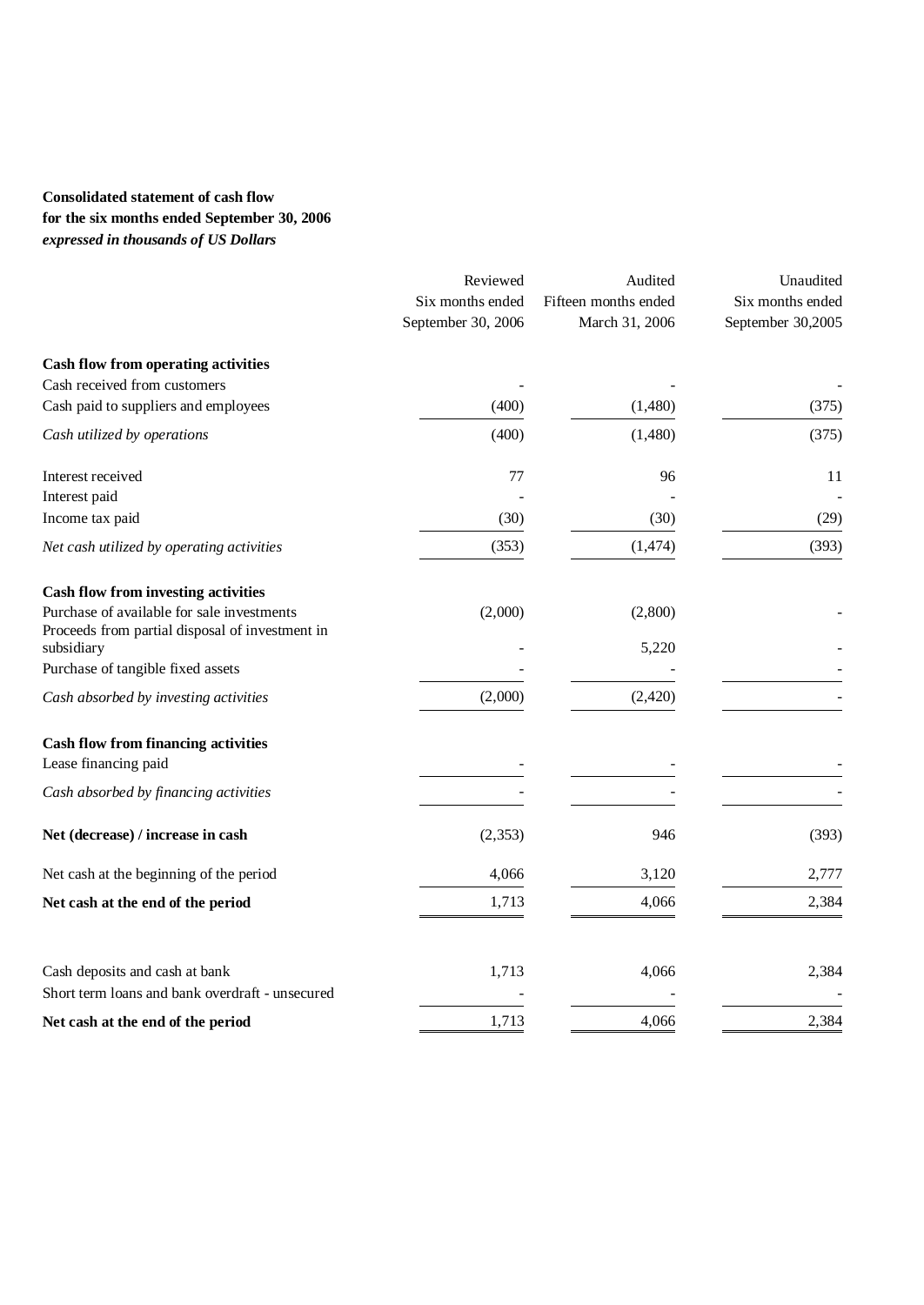### **Notes to the interim financial statements for the six months ended September 30, 2006**  *expressed in thousands of US Dollars*

#### **1. ACCOUNTING POLICIES**

The financial statements were prepared in accordance with International Financial Reporting Standards and in terms of the same accounting policies applied during the previous financial period. Following the change in majority ownership of KCM with effect from 31 October 2004, the results of KCM are included according to the equity accounting method for associated companies.

The consolidated balance sheet of Zambia Copper Investments Limited and its subsidiaries (the "Group") for the period ended 30 September 2006 and the related consolidated statements of income, cash flow, and change to shareholders equity for the period then ended, have been reviewed by KMPG Audit S.à.r.l. Luxembourg, in accordance with the International Standard on Review Engagements (ISRE) 2400, applicable to review engagements, and their review report is available for inspection at the registered office of the Company. These consolidated interim financial statements are the responsibility of the Board of Directors.

#### **2. ASSOCIATED COMPANIES**

The Group reduced its shareholding in KCM from 58% to 28.4% in 2004. The financial information on this associated company was subject to a review by an external auditor as at 30 September 2006. The review report is available for inspection at the registered office of the Company.

|                                       | 2006    | 2005   |
|---------------------------------------|---------|--------|
| Value at 1 April                      | 84,502  | 66,478 |
| Share of associated companies' profit | 44,869  | 6,178  |
| Share of equity movements             | 4.988   |        |
| Value at 30 September                 | 134,359 | 72,656 |
|                                       |         |        |

#### **3. LONG TERM ACCOUNTS RECEIVABLE**

Resulting from the Vedanta transaction the Company will receive consideration of USD 23,200,000 for a waiver of their pre-emptive subscription rights to KCM shares. This amount is receivable over a period from 4 November 2004 to 31 December 2008. The deferred consideration is recorded at its discounted net present value.

#### **4. AVAILABLE FOR SALE INVESTMENT**

The investment represents investments in an equity mutual fund. The fair value for available for sale investments is based on dealer price quotations. The Group has not designated any financial assets that are classified as held for trading as financial assets at fair value through profit and loss.